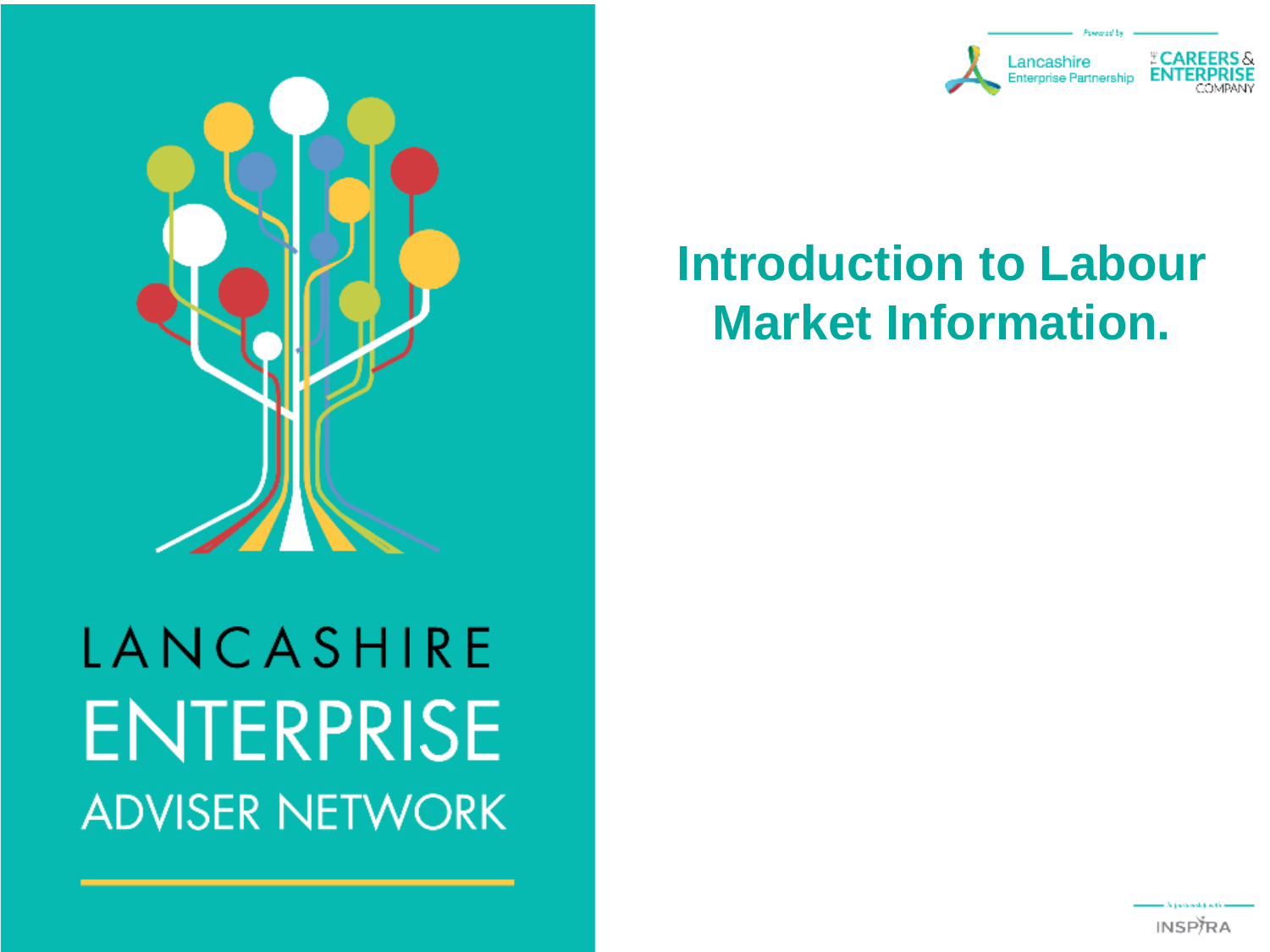



- Initial pilot in February 2016 co-funded by LEP/LCC and **CEC** 
	- Followed by a phased roll out across Lancashire, including the Blackpool Opportunity Area
- Now involves 134 secondary schools, including PRUs and special schools, and colleges and 134 awesome Enterprise Advisers!



**INSPIRA**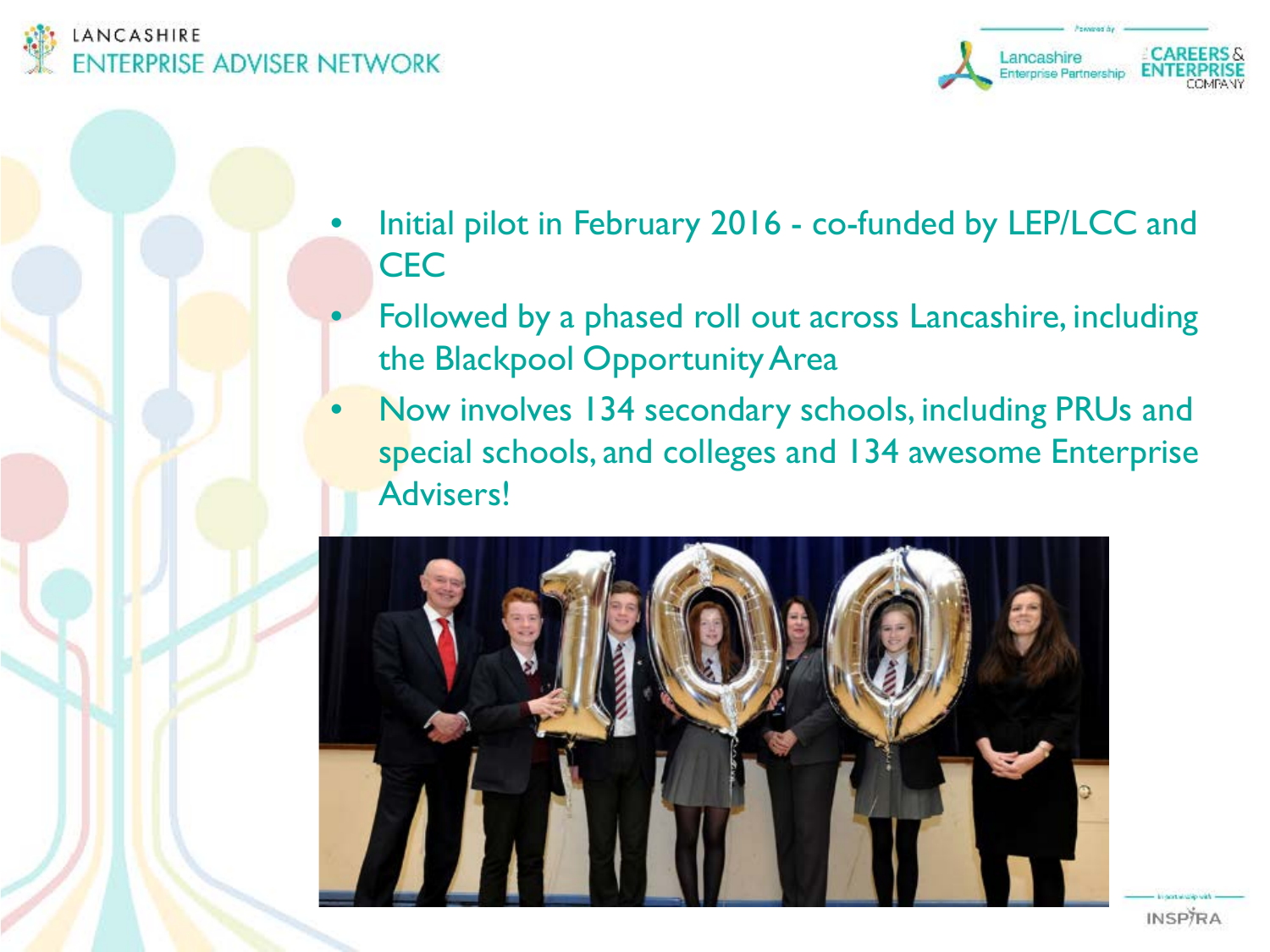#### **The 8 Benchmarks**



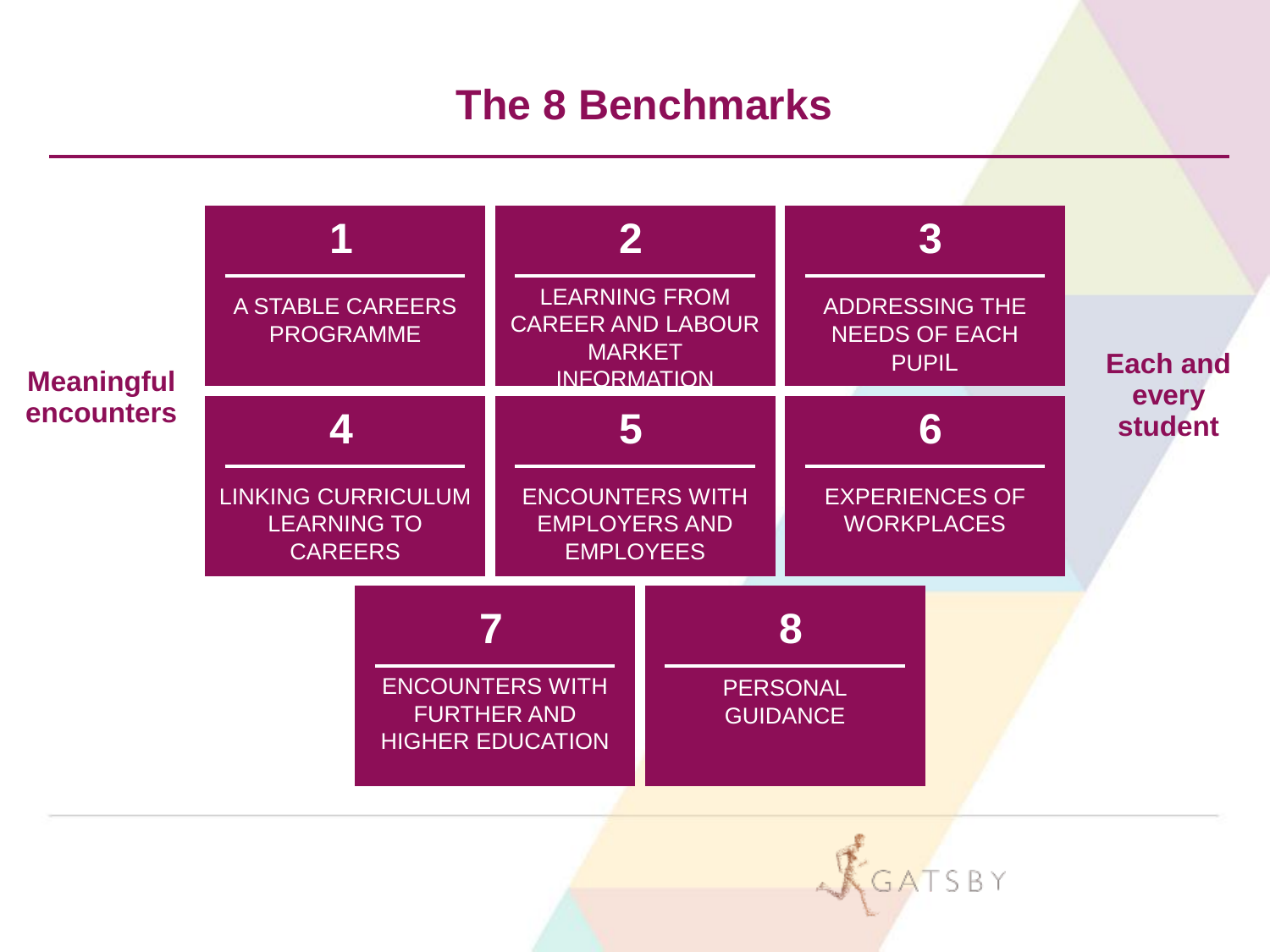





### **What is LMI?**

- LMI means the following:
- **Labour Market Information** &
- Labour Market Intelligence

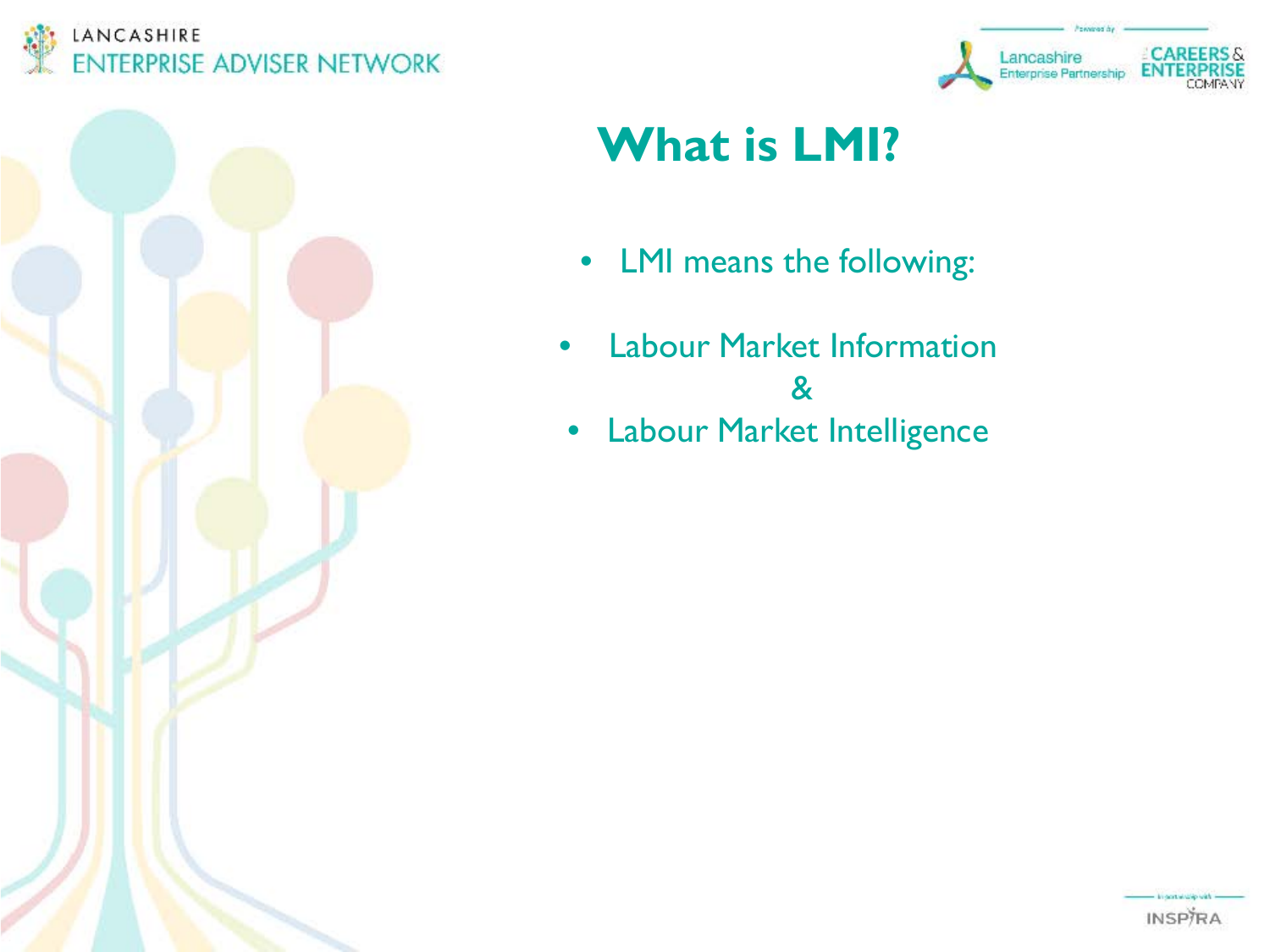



#### **What is LMI?**

- Labour market information tells you about the workplace or labour market. Labour market information describes the condition of the labour market, past and present, as well as future projections.
- It makes clear where work opportunities are increasing or decreasing, what occupations exist, what you need to study to become a professional in that occupation, what is required to take up an occupation, how one can find a job, change job or progress in a career.
- Labour market intelligence refers to labour market information that has been analysed and interpreted before presenting it to the public. Essentially most careers information is labour market intelligence.

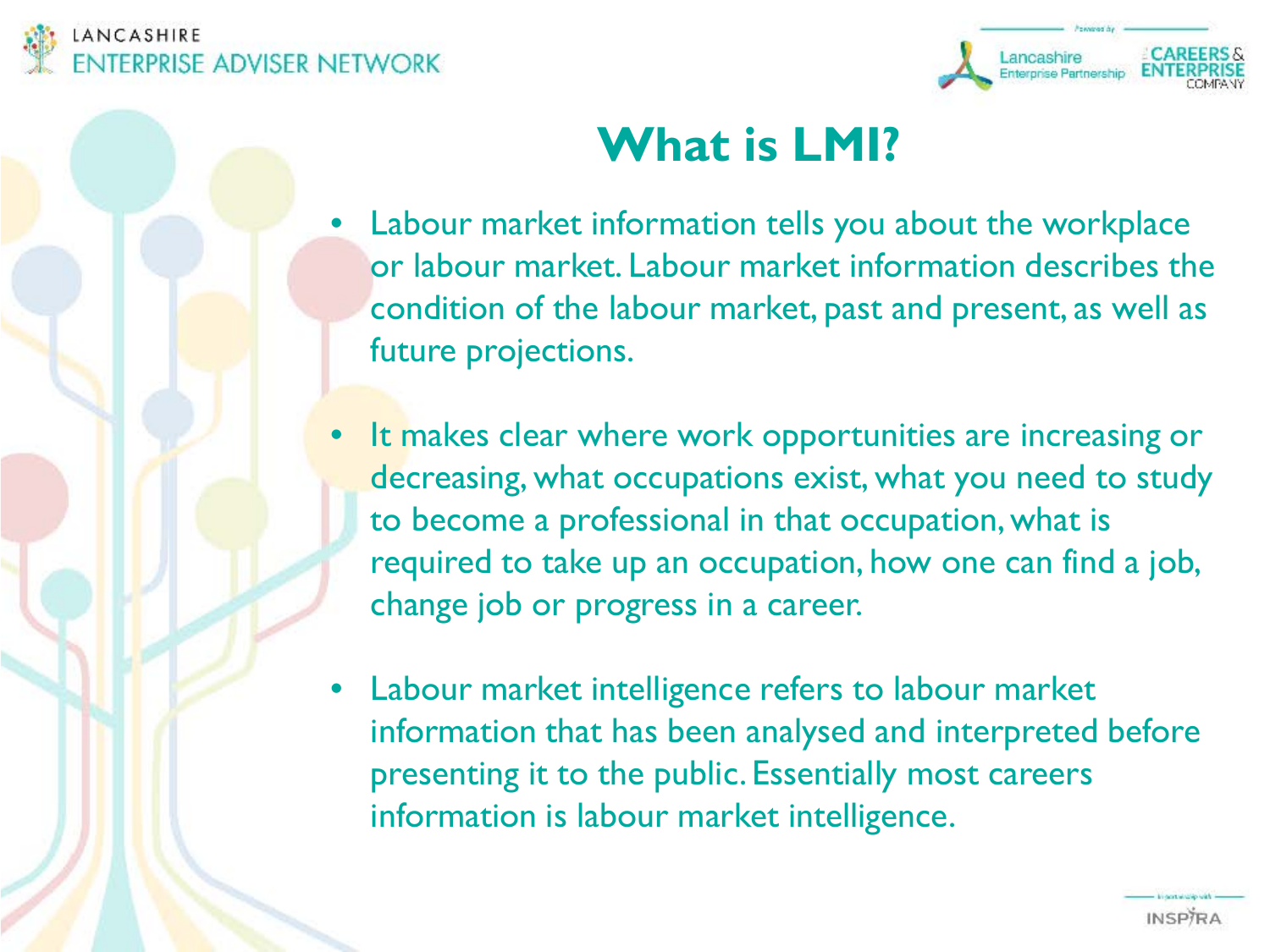



## **Why is LMI Important?**

For LMI to be of value to young people it needs to focus on:

- The demand for labour
- Progression routes
- Geographical availability
- Trends
- Transferability of skills & qualifications
- Recruitment & selection methods

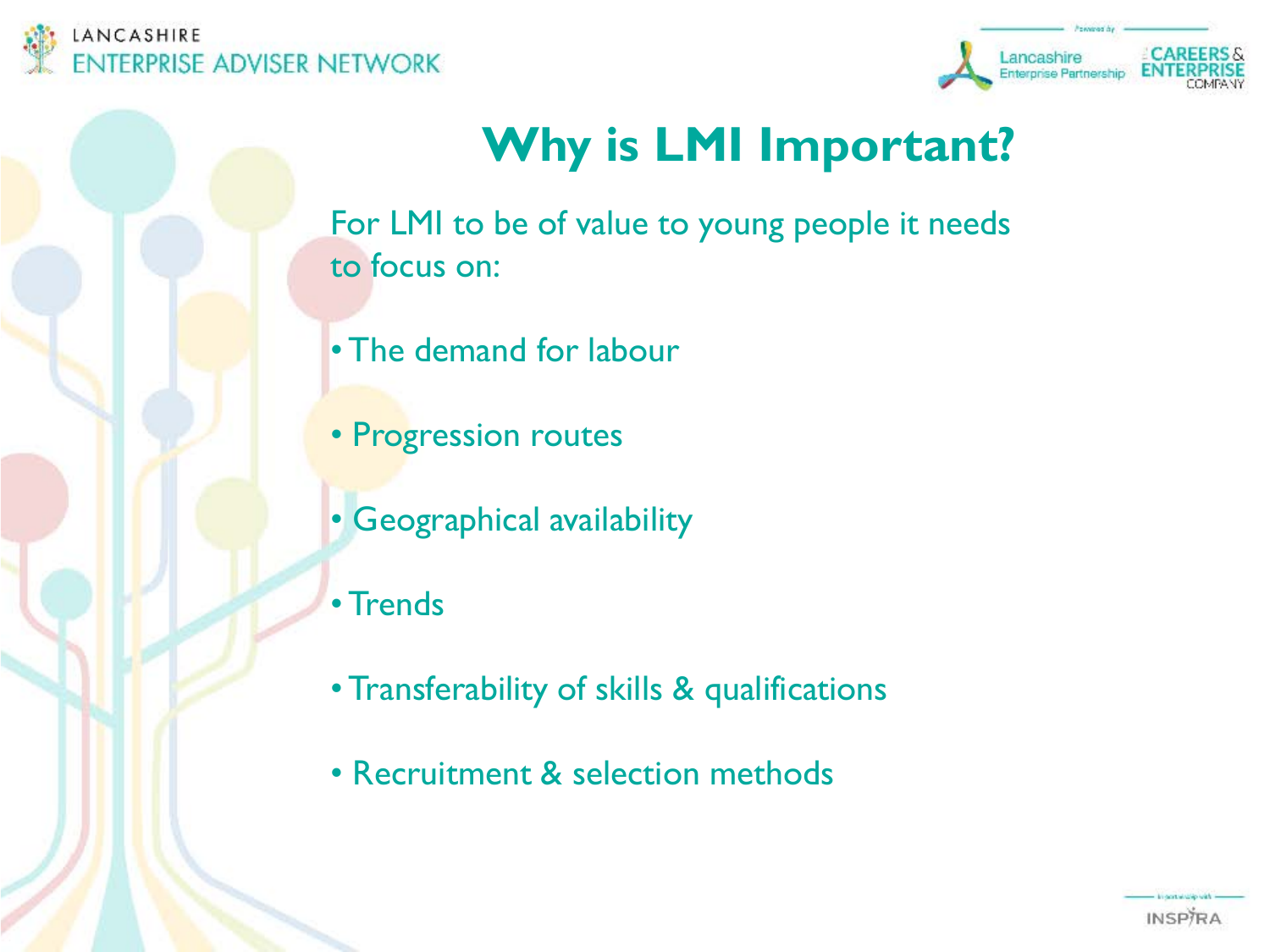



#### **The Business Base in Lancashire**

- There are 52,100 different businesses in Lancashire,
- providing a range of employers:
- Private Businesses
- **The Public Sector**
- Charities and Voluntary Organisations
- Of which 12,800 are businesses in in Blackburn with Darwen, Hyndburn, Rossendale and Ribble Valley.

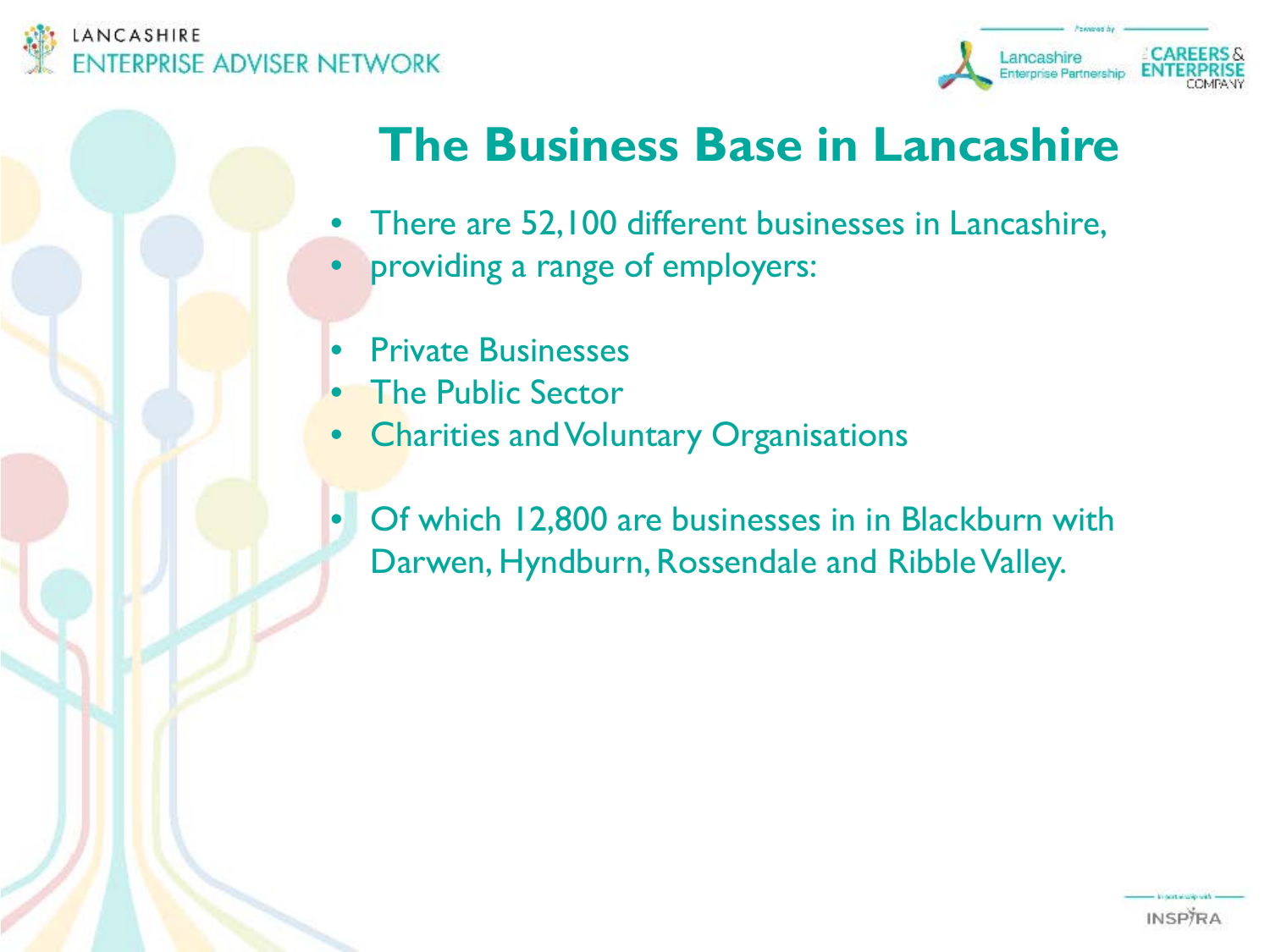





**INSPIRA**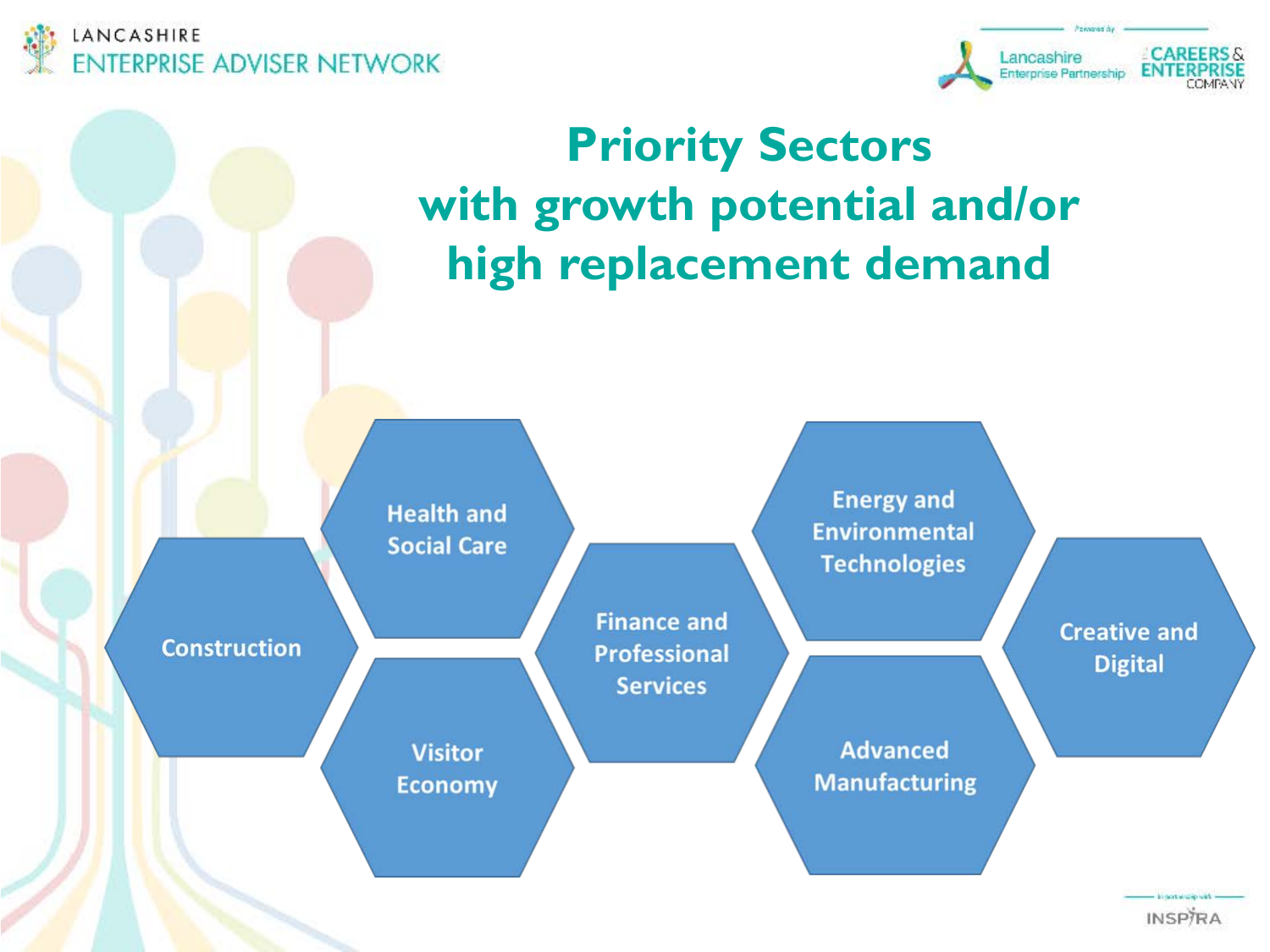



#### **Businesses in Blackburn with Darwen, Hyndburn, Rossendale and RibbleValley**

- 88% are micro businesses, employing fewer than 10 people.
- 10% are small businesses, employing between 10 and 49 people.
- 2% are medium-sized businesses, employing between 50 and 249 people.
- Fewer than 1% of employers in Blackburn with Darwen, Hyndburn, Rossendale and Ribble Valley are large and employ more than 250 people – around 40 employers.